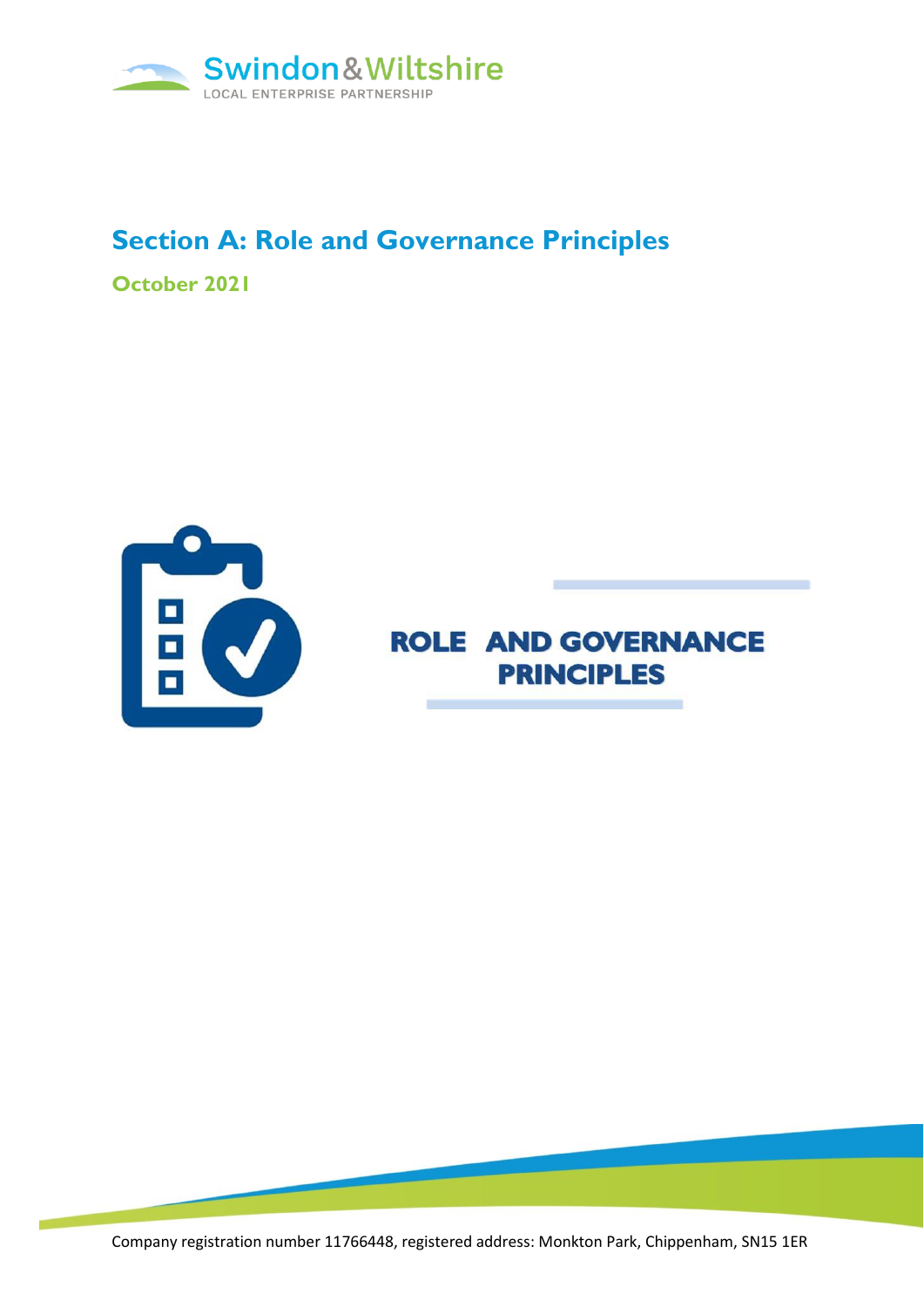

# **Role and Governance Principles**

#### **1. Purpose**

The Swindon and Wiltshire Local Enterprise Partnership (SWLEP) was established in 2011 with the aim of stimulating growth in the economy across the Swindon and Wiltshire area. In part it aims to do this by playing a central role in determining local economic priorities and undertaking activities to drive sustainable and inclusive economic growth. It is a primary partnership between the business community and the two local authorities; Swindon Borough Council and Wiltshire Council. In response to the Government's Strengthening Local Enterprise Partnerships report (July 2018), SWLEP became incorporated as a company limited by guarantee on 14 January 2019.

The role of the Swindon and Wiltshire Local Enterprise Partnership is to 'provide the clear vision and strategic leadership to drive sustainable private sector-led growth and make a significant contribution to economic growth and job creation'<sup>1</sup> in the area by:

• Ensuring that strategies for achieving sustainable and inclusive economic growth within the area reflect the needs of business; and

Driving the successful implementation of those strategies through engagement with local and central government, business, potential investors and others.

#### **2. Strategic Vision**

In January 2020, the SWLEP Board published its Emerging Swindon and Wiltshire Local Industrial Strategy which sets out its priorities for the next 10-15 years. Its vision is:

To ensure all of our communities benefit from inclusive and sustainable growth, making the Swindon and Wiltshire area world-renowned for its convergence of innovation, entrepreneurialism and great quality of life.

This will be achieved by targeted activity to develop our people, infrastructure, places business environment and innovation activity.

#### **3. Performance**

The SWLEP's performance measures are set out in its Implementation Plan. Key drivers are to:

- Increase the GVA of the area; and
- Create new, high value and highly skilled jobs.

<sup>1</sup> Local growth: realising every place's potential, HM Government 28 October 2010, page 12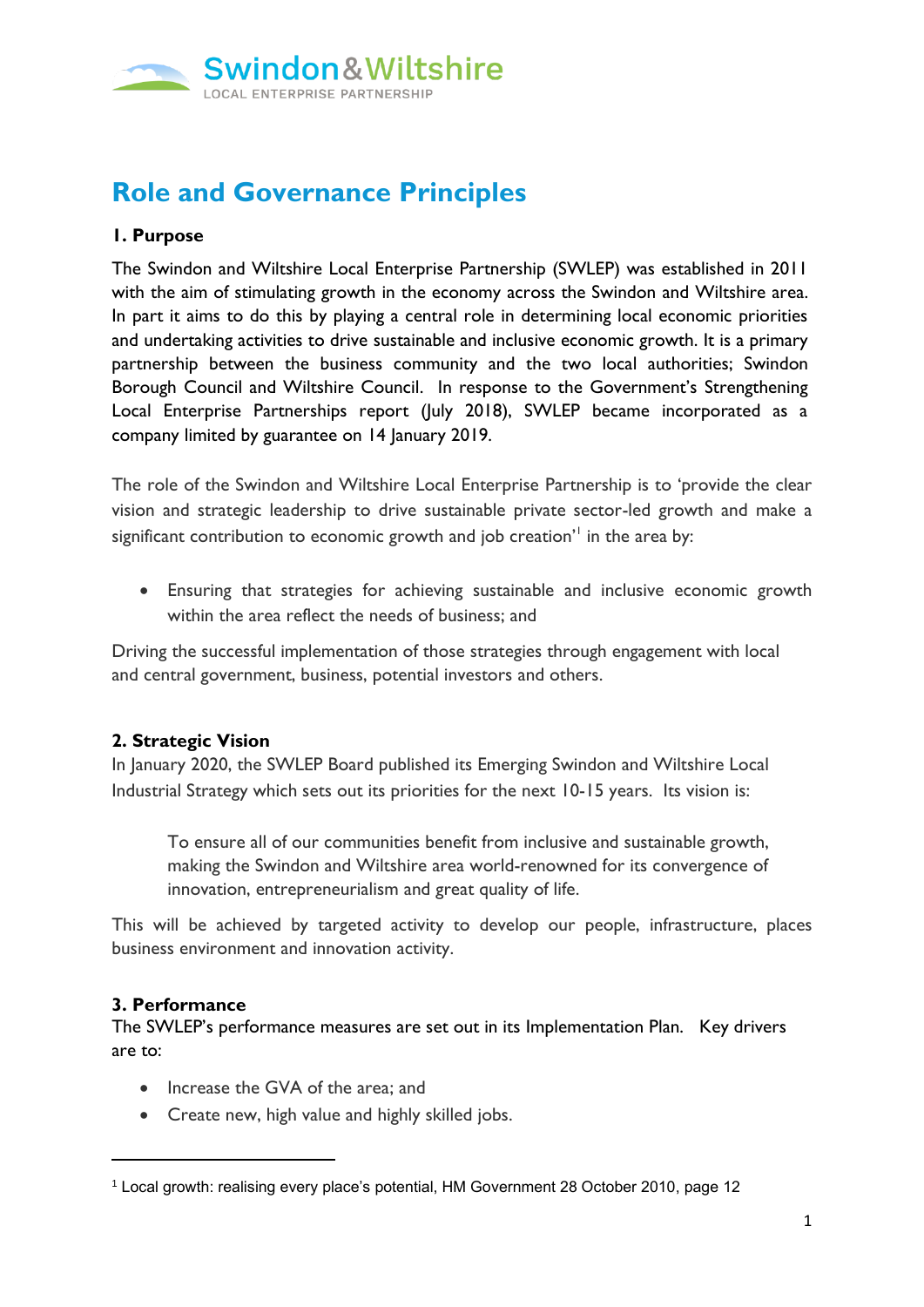

In this context 'GVA' refers both to productivity and the size of the economy.

### **4. Activities**

The activities which the SWLEP will undertake, in respect of the Swindon and Wiltshire area and in pursuance of the overall aims and priorities, will include:

- Investigating and reporting on the following through research, analysis and engagement with business, the unitary authorities and others:
	- o the type and profile of business activity;
	- o training, education and skill levels amongst the workforce and potential workforce;
	- o the type and profile of skills provision;
	- o the needs of business, that is, conditions or actions which are likely to encourage growth in existing areas or development of new areas; and
	- o the likely impact on business of particular policies, strategies or events
- Developing strategy itself and providing input into and monitoring strategy and policy developed by others, for example, local and central government;
- Identifying and securing sources of funding which are aligned with the SWLEP's aims and activities as set out in the Emerging Swindon and Wiltshire Local Industrial Strategy;
- Administering and/or providing grants or other funding for activities likely to contribute to economic growth and job creation;
- Promoting the benefits of the Swindon and Wiltshire area as a location for the expansion, business creation and inward investment through engagement and provision of information;
- Providing information about strategies for economic growth and job creation, skills provision, funding and other support available for businesses and investors, and other activities aimed at achieving sustainable and inclusive economic growth;
- Identifying additional opportunities for the unitary authorities and other bodies to provide support for economic growth and job creation, including identifying land or other resources which may be made available to support business growth or inward investment; and
- Participating in regional and national LEP networks and activity including peer review and sharing best practice.

#### **5. Governance principles**

The SWLEP should be governed so as to ensure that it: